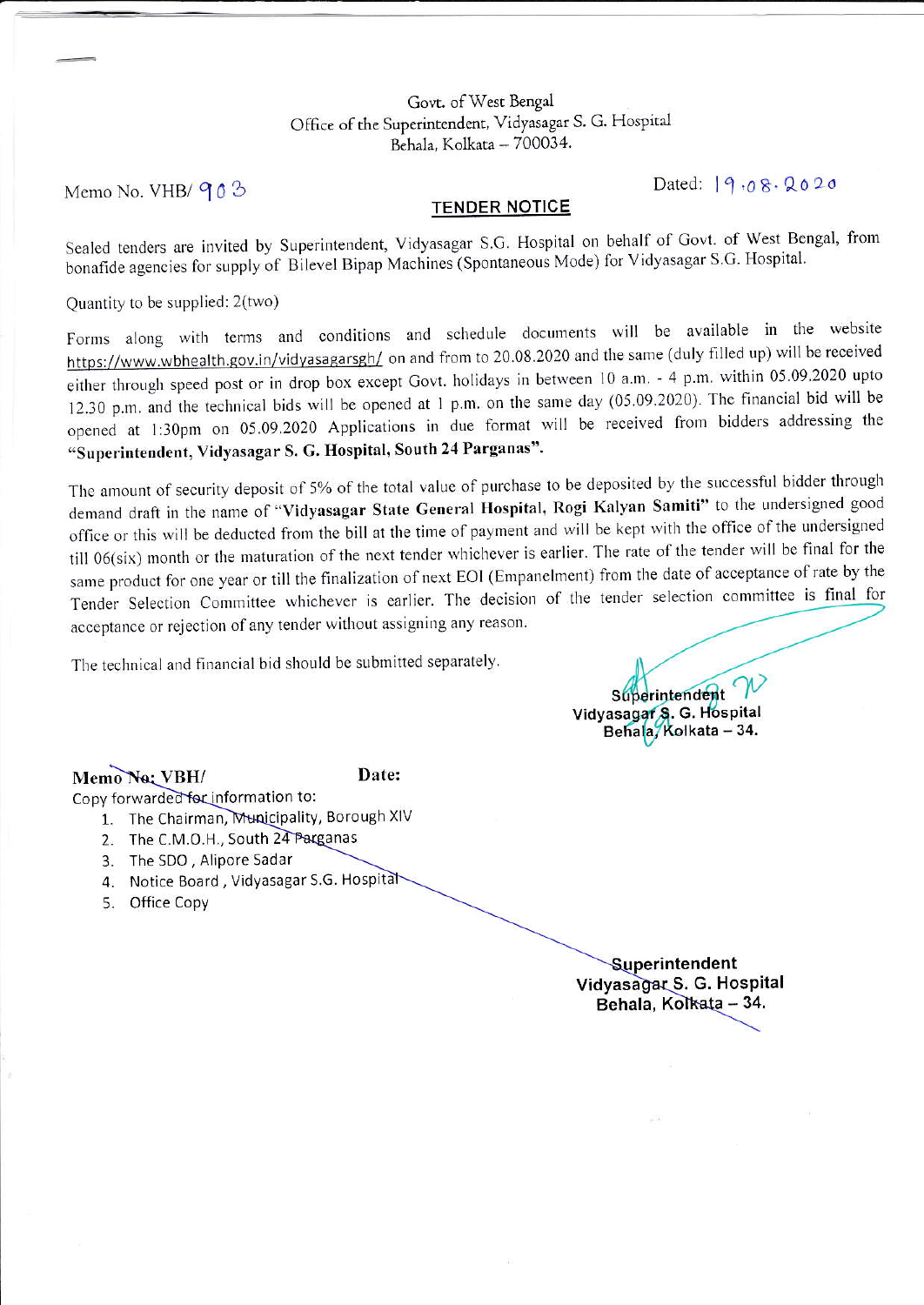## Govt. of West Bengal Office of the Superintendent, Vidyasagar S. G. Hospital Behala, Kolkata - 700034.

Terms and conditions for procurement of 2 (two) no. of Bilevel Bipap Machines (Spontaneous Mode) for Vidyasagar Dated. 19.08-2020 S. G. Hospital. vide Memo No. VHB / 903

In case of necessity, the date of opening may be deferred, in that case notification will be displayed in the Notice Board in the Office of the undersigned in due time.

- 1. Name, Address and NIT No and purpose must be clearly mentioned on the sealed envelope.
- 2. Tenderer has to submit the sealed tender form at their own cost to the office of the undersigned within stipulated time through speed post only or in drop box and will be opened by the purchase committee in presence of the tenderer or his representative.
- 3. The claimed rate should cover transport and delivery charges. The tender must indicate whether the price quoted is inclusive of GST or not. Quoted rates should be clearly mentioned in both figures and words.
- 4. Cooperative society should furnish along with their tender current certificate from ARCS of concerned district regarding performance.
- 5. All sheets should be numbered properly and number of sheets in each cover should be cited in covering tally.
- 6. Pan No., Trade License, GST return certificate are to be furnished with the tender documents.
- 7. The equipments supplied must comply all the specifications mentioned in ANNEXURE I & II, and must be of a leading company make.
- 8. The Quality certificate is required to be submitted in the technical bids.
- 9. The Authorization of the Manufacturers is desired to be submitted by the bidders.
- 10. Warranty should be given for 01(one) year for the equipments purchased from the date of receipt of the equipment.
- 11. Forms along with terms and conditions and schedule documents will be available in the website https://www.wbhealth.gov.in/vidyasagarsgh/ on and from to 20.08.2020 and the same (duly filled up) will be received either through speed post or in drop box except Govt. holidays in between 10 a.m. - 4 p.m. within 05.09.2020 upto 12.30 p.m. and the technical bids will be opened at 1 p.m. on the same day (05.09.2020). The financial bid will be opened at 1:30pm on 05.09.2020 Applications in due format will be received from bidders addressing the "Superintendent, Vidyasagar S. G. Hospital, South 24 Parganas".
- 12. The rate will be valid for procurement of same items for one year from the date of finalization of tender.
- 13. Technical bid and financial bid should be submitted in two separate envelopes mentioning the respective bids on the sealed envelopes.
- 14. Financial Bid of Technically fit Bidder will be opened only.
- 15. In case of deviation from any of the above terms and conditions, contract will be liable to be terminated by the appropriate authority.
- 16. The selection Committee reserves the right to accept/ cancel any tender without assigning any reason thereof.

Please refer to website https://www.wbhealth.gov.in/vidyasagarsgh/ board of Vidyasagar S.G.H for further corrigendum (if any) during the period of processing.

Superintender

Vidyasagar S. G. Hospital Behala, Kolkata - 34.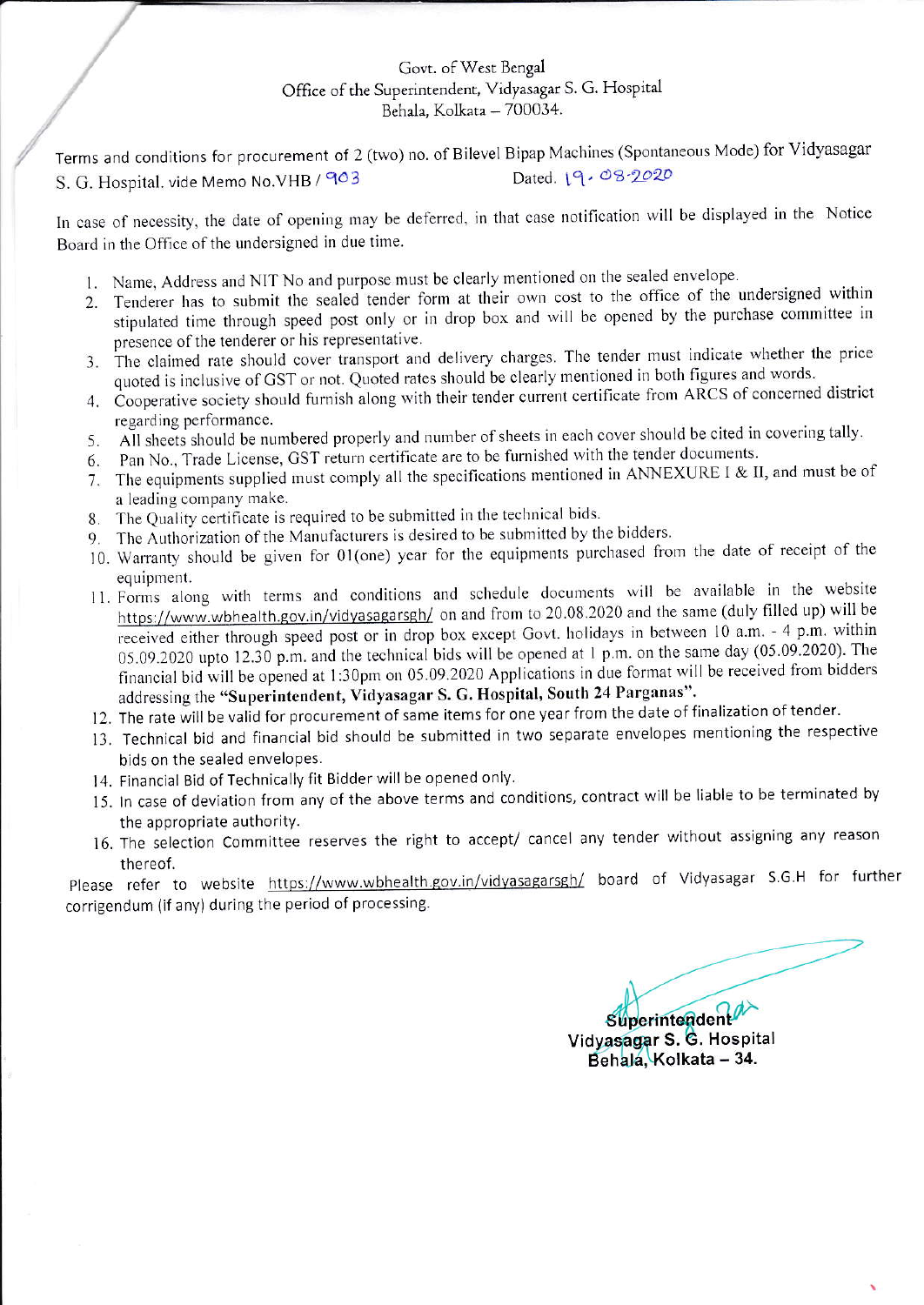

**ANNEXURE I** 

# Signature of Issuing Authority with stamp

Application Form and technical documents (to be submitted with the technical bids)

# **Application Form:**

Application form for bidders for supplying of 2(two) no. BILEVEL BIPAP MACHINE for Vidyasagar S. G. Dated Hospital VIDE NIT NO. VHB/

To TheSuperintendent Vidyasagar S.G. Hospital Behala, Kolkata-700034.

## Sir,

inviting Reference: Your advertisement no tenders for Vidyasagar S.G. Hospitals.

With reference to the above, I/We wish to offer our tender for supplying of 2(two) no. of BILEVEL BIPAP MACHINE for Vidyasagar S. G. Hospital. I/We have read all bid documents carefully and hereby declares that I/ we have the due expertise and financial capability to successfully undertake the contract if awarded.

The bids are made in two parts- Technical and Financial and are separately enclosed.

I/We agree to all the terms and conditions of the tender.

I am also aware that if I indulge in any unfair practice or submit any fraudulent documents, my present bid will be cancelled and I will be debarred from participation in any future tenders for five years. Thanking you.

Yours sincerely,